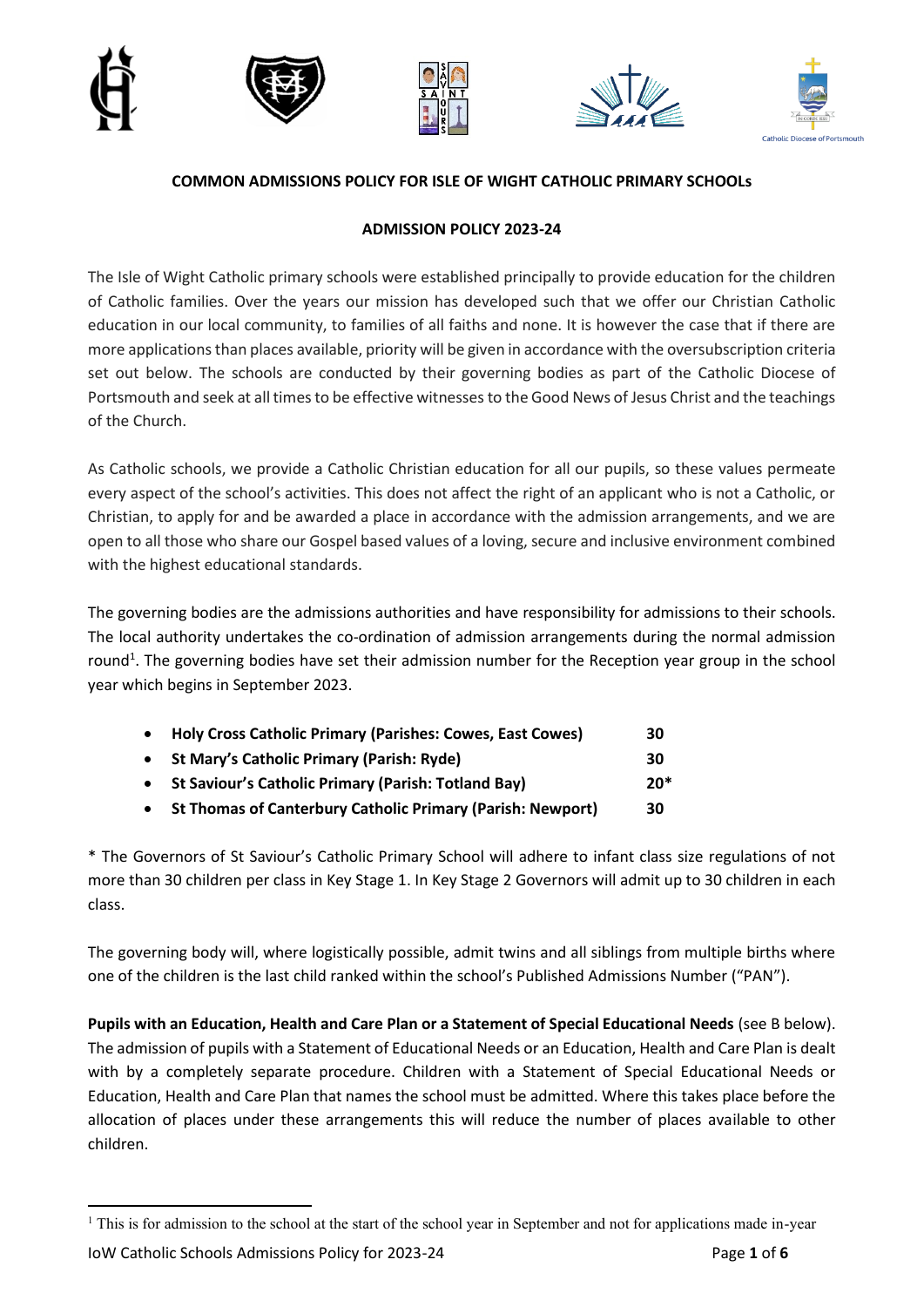### **Oversubscription Criteria**

*Where there are more applications for places than the number of places available, places will be offered according to the following order of priority.*

- 1. Catholic looked after and previously looked after children (see C and G below), (Complete the separate Supplementary Information Form).
- 2. Catholic children who are resident within the boundaries of the parishes, which the school services. A map can be found on the school website or is available, on request, from the school (see E and G below). (Complete the separate Supplementary Information Form).
- 3. Other Catholic children (see G below). (Complete the separate Supplementary Information Form)
- 4. Other looked after and previously looked after children who are not baptised Catholics (see C below).
- 5. A staff child who is a child living at the same address of a current staff member who has Parental Responsibility for the child at the time of application (see D below).
- 6. Un-baptised children of either; baptised Catholic parents, grandparents or guardians (see G below). (Complete the separate Supplementary Information Form).
- 7. Children of other Christian denominations whose membership is evidenced by a minister of religion (see H below). (Complete the separate Supplementary Information Form).
- 8. Children of other faiths whose membership is evidenced by a religious leader (see I below). (Complete the separate Supplementary Information Form).
- 9. Any other children (see E below).

### **Within each of the categories listed above, the following provision will be applied.**

The attendance of a sibling (see A below) at the school at the time of enrolment will increase the priority of an application within each category so that the application will be placed at the top of the category in which the application is made.

Children living the shortest distance from the school (see E below) at the time of enrolment will be the next priority after sibling criteria within each category.

### **Definitions:**

- A. **'Sibling'** refers to a brother or sister, a half brother or sister, an adopted brother or sister, a step-brother or sister, or the child of the parent/carer's partner, or a foster brother or sister and in every case the child must be living permanently in the same family unit at the same address. A 'parent' means all natural parents, any person who is not a parent but has parental responsibility for a child, and any person who has care of a child.
- B. **A Statement of Special Educational Needs** is a statement made by the local authority under section 324 of the Education Act 1996, specifying the special educational provision for a child. An **Education, Health and Care Plan** is a plan made by the local authority under section 37 of the Children and Families Act 2014, specifying the special educational provision required for a child.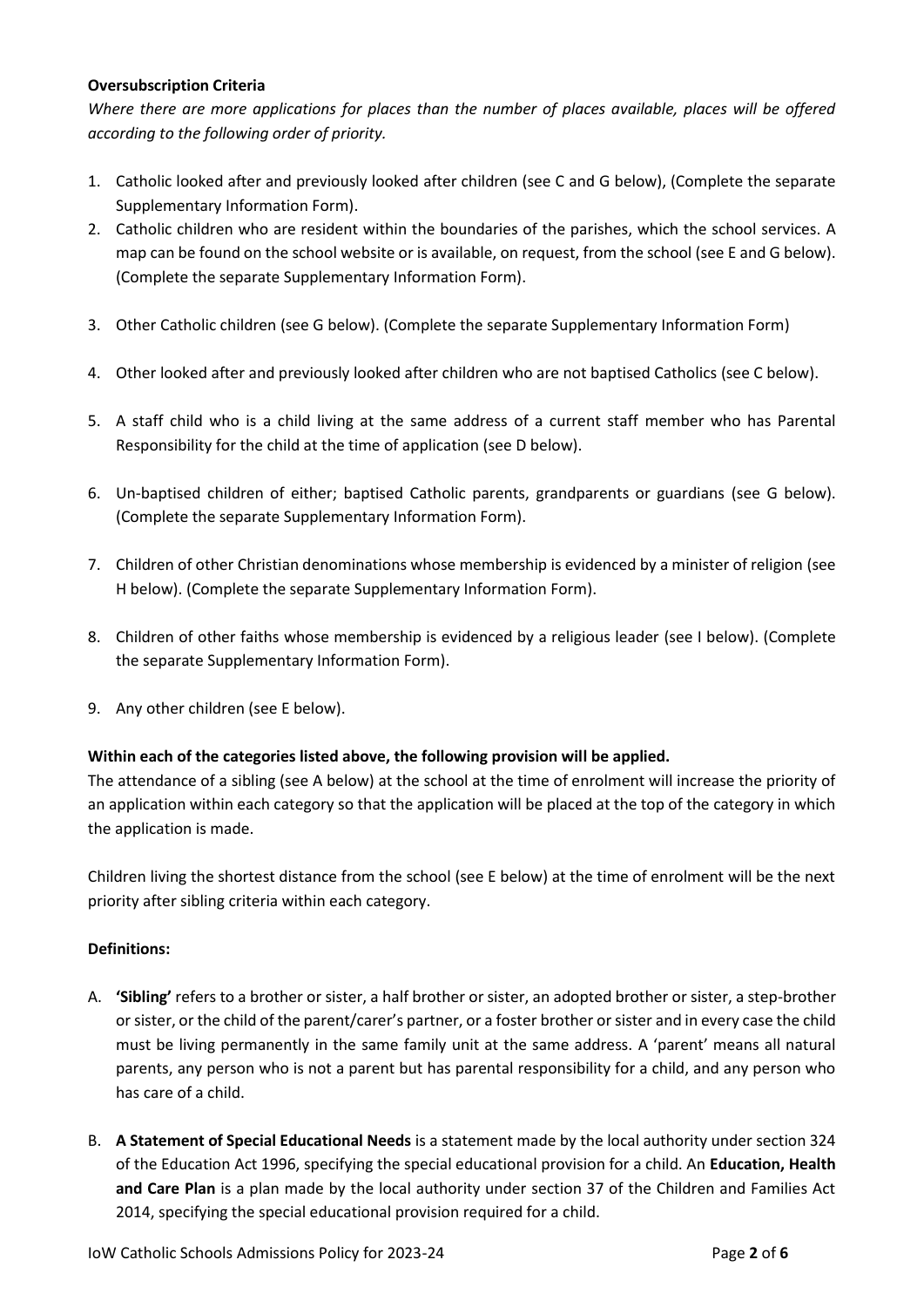C. **A 'looked after child'** has the same meaning as in section 22(1) of the Children Act 1989 and means any child who is (a) in the care of a local authority or (b) being provided with accommodation by them in the exercise of their social services functions (e.g. children with foster parents) at the time of making application to the school.

**A 'previously looked after child'** is a child who was looked after but ceased to be so because he or she was adopted or became subject to a child arrangements order or special guardianship order. Included in this definition are those children who appear (to the governing body) to have been in state care outside of England and who ceased to be in state care as a result of being adopted.

- D. **For a staff child** to be eligible the member of staff has either (1) been employed at the school for two or more years at the time at which the application for admission to the school is made, or (2) have been recruited to fill a vacant post for which there is a demonstrable skill shortage.
- E. **'Children living the shortest distance from the school'** is measured in a straight line, from the child's home address to the main gate of the school, as determined by the Local Authority distance measuring system. The 'home address', used for the term 'living within' with regard to the area served by the school, means the address where the child usually lives. Where parents have shared residence of a child and the child lives for part of the week with each parent the Governing Body will take the home address to be the address at which:
	- the child lives most of a school week or;
	- where the child lives at each address for equal parts of a school week, then the address nearest to the school as determined by the Local Authority distance measuring system.

In the event of distances being the same for two or more children where this would determine the last place to be allocated, random allocation will be carried out and supervised by a person independent of the school. All the names will be entered into a hat and the required number of names will be drawn out.

- F. In the case of **UK service personnel and Crown servants**, an official MOD, FCO or GCHQ letter declaring a relocation date to the relevant parish of the school will establish the equivalent of residence or distance from the school.
- G. **'Catholic'** means a member of a Church in full communion with the See of Rome. This includes the Eastern Catholic Churches. This will normally be evidenced by a certificate of baptism in a Catholic Church or a certificate of reception into the full communion of the Catholic Church. For the purposes of this policy, it includes a looked after child in the process of adoption and living within a family where at least one of the parents is Catholic.

For a child to be treated as Catholic, evidence of Catholic baptism or reception into the Church will be required. Those who have difficulty obtaining written evidence of baptism should contact their parish priest who, can consult with the diocesan Catholic Academies and Schools Office if they need further guidance.

H. **'Children of other Christian denominations'** means children who belong to other churches and ecclesial communities which, acknowledge God's revelation in Christ, confess the Lord Jesus Christ as God and Saviour according to the Scriptures, and, in obedience to God's will and in the power of the Holy Spirit commit themselves: to seek a deepening of their communion with Christ and with one another in the Church, which is his body; and to fulfil their mission to proclaim the Gospel by common witness and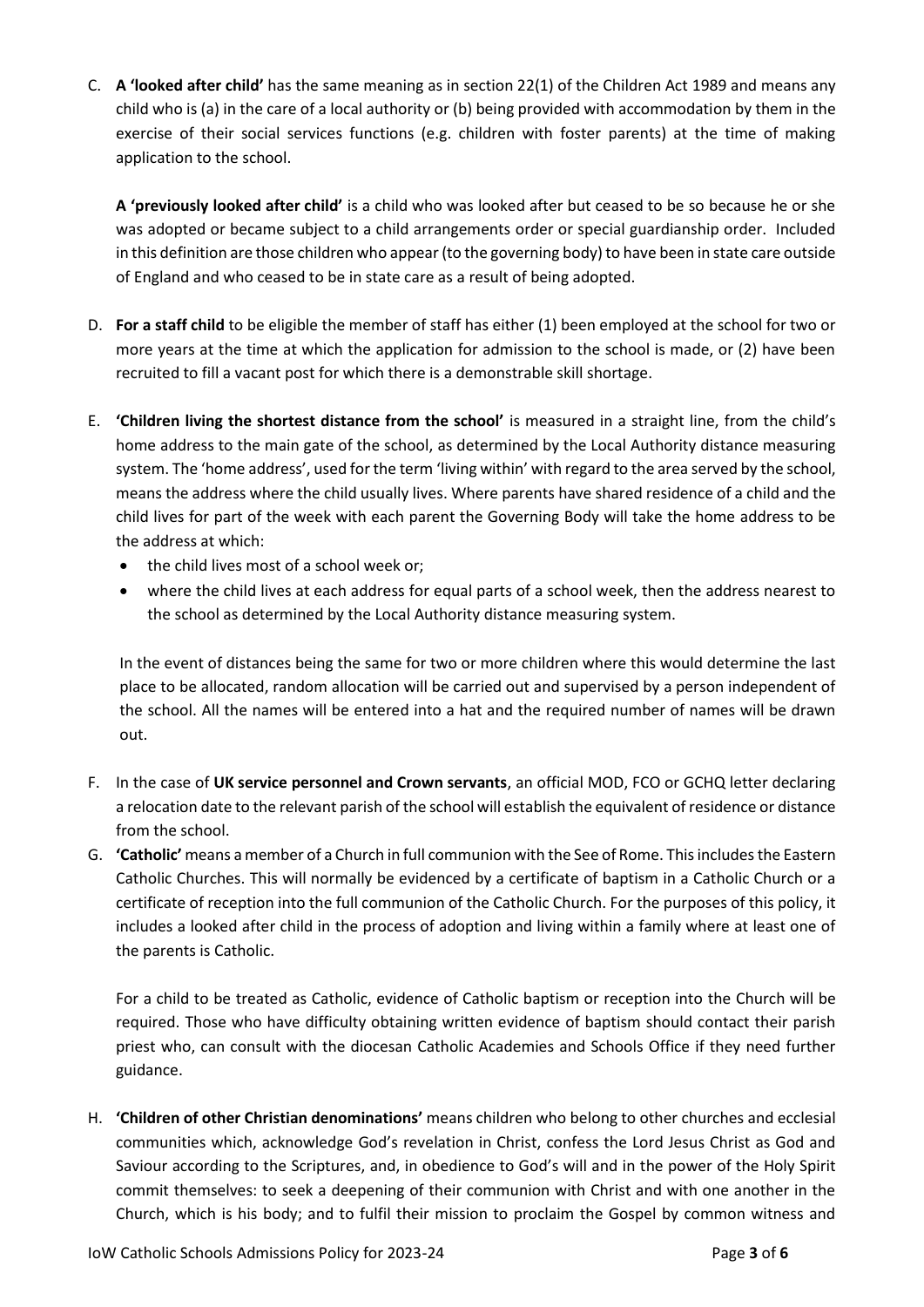service in the world to the glory of the one God, Father, Son and Holy Spirit. An ecclesial community which on principle has no credal statements in its tradition, is included if it manifests faith in Christ as witnessed to in the Scriptures and is committed to working in the spirit of the above.

All members of Churches Together in England and CYTÛN are deemed to be included in the above definition, as are all other churches and ecclesial communities that are in membership of any local Churches Together Group (by whatever title) on the above basis.

- I. '**Children of other faiths'** means children who are members of a religious community that does not fall within the definition of 'other Christian denominations' at 6 above and which falls within the definition of a religion for the purposes of charity law. The Charities Act 2011 defines religion to include:
	- A religion which involves belief in more than one God, and
	- A religion which does not involve belief in a God.

Case law has identified certain characteristics which describe the meaning of religion for the purposes of charity law, which are characterised by a belief in a supreme being and an expression of belief in that supreme being through worship.

### **Application Procedures and Timetable**

To apply for a place at this school in the normal admission round, you must complete a Common Application Form available from the local authority in which you live. You are also strongly requested to complete the **Supplementary Information Form** (SIF) attached to this policy if you wish to apply under oversubscription criteria 1 to 3 or 6 to 8. The Supplementary Information Form should be returned to the school by 4.30pm on 15th January 2023

You will be advised of the outcome of your application on 17<sup>th</sup> April or the next working day, by the local authority on our behalf. If you are unsuccessful (unless your child gained a place at a school you ranked higher) you will be informed of the reasons, related to the oversubscription criteria listed above, and you have the right of appeal to an independent appeal panel.

*If you do not provide the information required in the SIF and return it by the closing date, together with all supporting documentation, your child will not be placed in criteria 1 to 3 or 6 to 8, and this is likely to affect your child's chance of being offered a place.*

# **All applications which are submitted on time will be considered at the same time and after the closing date for admissions which is 15th January 2023**

**[Late Applications** will be administered in accordance with the Isle of Wight Council's Primary Co-ordinated Admissions Scheme. You are encouraged to ensure that your application is received on time.]

### **Admission of Children Below Compulsory School Age and Deferred Entry**

A child is entitled to a full-time place in the September following their fourth birthday. A child's parents may defer the date at which their child, below compulsory school age, is admitted to the school, until later in the school year but not beyond the point at which they reach compulsory school age, or beyond the beginning of the final term of the school year for which an offer was made. A child may take up a part-time place until later in the school year, but not beyond the point at which the child reaches compulsory school age. Upon receipt of the offer of a place a parent should notify the school, as soon as possible, that they wish to either defer their child's entry to the school or take up a part-time place.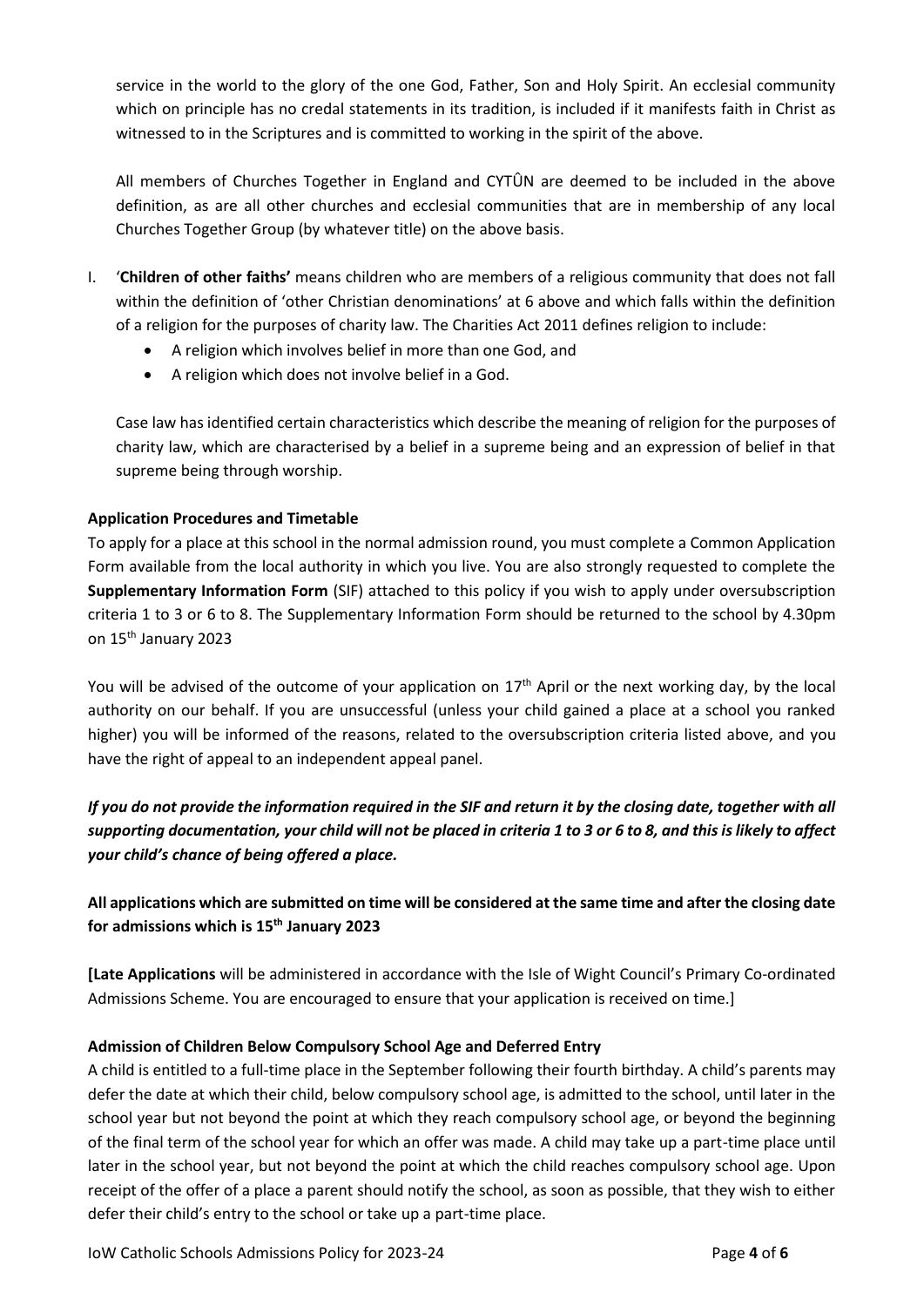### **Admission of Children outside their Normal Age Group**

A request may be made for a child to be admitted outside of their normal age group, for example, if the child is gifted and talented or has experienced problems such as ill health. In addition, the parents of a summer born child, i.e. a child born between 1<sup>st</sup> April and 31<sup>st</sup> August, may request that the child be admitted out of their normal age group, to reception rather than year 1.

Any such request should be made in writing to the Headteacher at the same time as the admission application is made. The governing body will make its decision about the request based on the circumstances of each case and in the best interests of the child. In addition to taking into account the views of the head teacher, including the head teacher's statutory responsibility for the internal organisation, management and control of the school, the governing body will take into account the views of the parents and of appropriate medical and education professionals, as appropriate.

### **Waiting Lists**

In addition to their right of appeal, unsuccessful children will be offered the opportunity to be placed on a waiting list. This waiting list will be maintained in order of the oversubscription criteria set out above and *not* in the order in which applications are received or added to the list. Waiting lists for admission will operate throughout the school year. The waiting list will be held open until 31 July 2024 unless applicants request in writing to remain on the list.

### **Inclusion in the school's waiting list does not mean that a place will eventually become available.**

### **In-Year Applications**

An application can be made for a place for a child at any time outside the admission round and the child will be admitted where there are available places. Parents **must** obtain a **Common Application Form** from the Local Authority Admissions Office, County Hall, Newport, Isle of Wight, PO30 1UD (Telephone (01983) 821000, e-mail [school.admisssions@iow.gov.uk.](mailto:school.admisssions@iow.gov.uk) If you are applying for a place under categories 1 to 3 or 6 to 8 of the Oversubscription criteria you are also encouraged to complete a **Supplementary Information Form (SIF),** which should be obtained from the school or downloaded from the school website. It should then be completed and returned to the school.

Where there are places available but more applications than places, the published oversubscription criteria, as set out above, will be applied.

If there are no places available, the child will be added to the waiting list (see above).

You will be advised of the outcome of your application in writing, within a maximum of 15 school days of receipt, and you have the right of appeal to an independent appeal panel.

#### **Fair Access Protocol**

The school is committed to taking its fair share of children who are vulnerable and/or hard to place, as set out in locally agreed protocols. Accordingly, outside the normal admission round the governing body is empowered to give absolute priority to a child where admission is requested under any locally agreed protocol. The governing body has this power, even when admitting the child would mean exceeding the published admission number (subject to the infant class size exceptions).